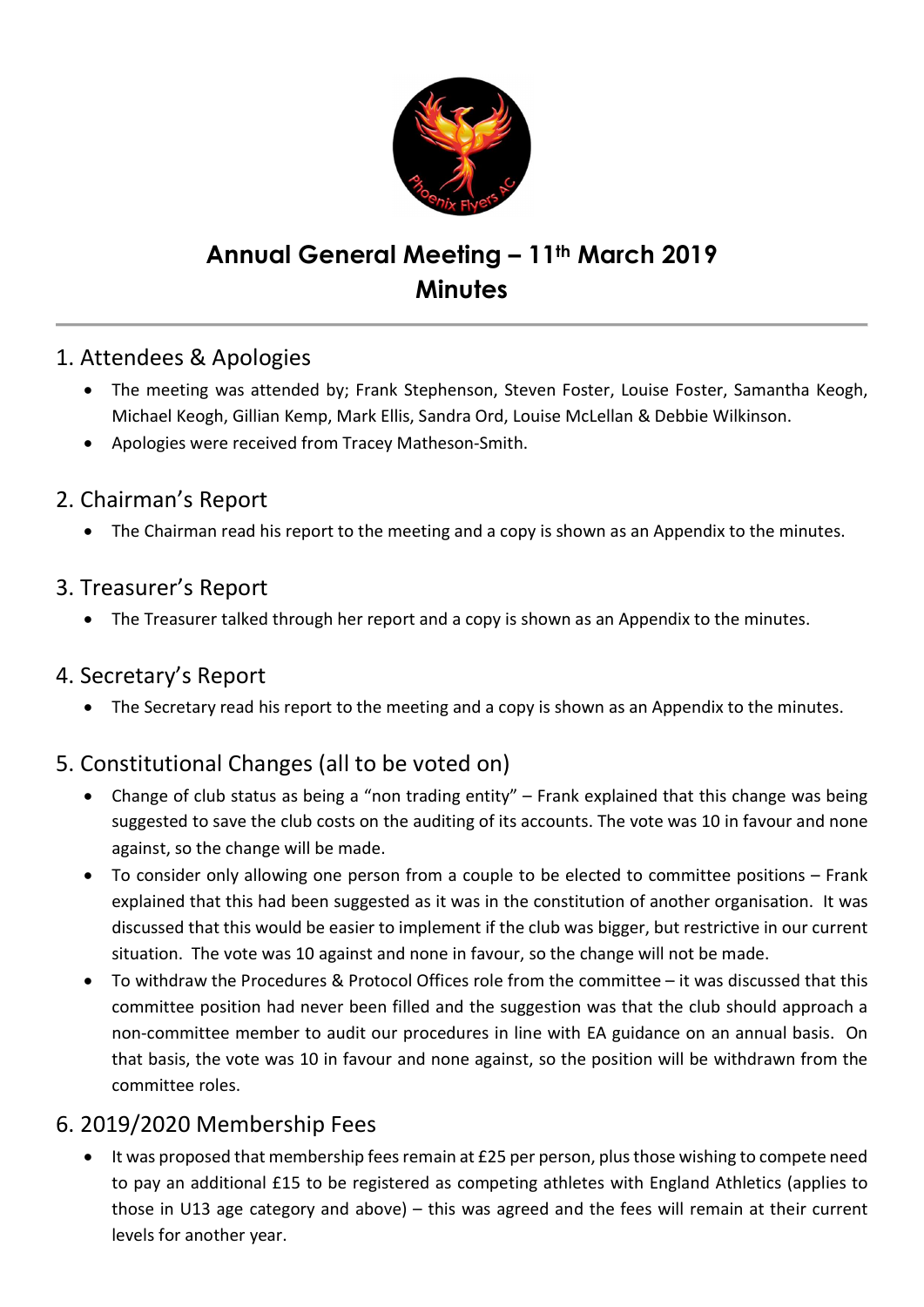## 7. Election of Club Committee Members

It was noted that there had been no nominations for any of the committee positions. Frank then mentioned that the position of Membership Secretary remained as a vacancy and a discussion on what the role entailed took place. It was then suggested that Lesley Foster could be considered for this role and this was agreed. So, the committee for the coming year will be :-

- Chairman Frank Stephenson
- Secretary Mark Ellis
- Treasurer Gillian Kemp
- Female Welfare Officer Samantha Keogh
- Male Welfare Officer Steven Foster
- Membership Secretary Lesley Foster (assisted by Louise McLellan)
- Media Officer Tracey Matheson-Smith
- Coaching Co-ordinator Steven Foster (assisted by Michael Keogh)

## 8. Any Other Business

The following questions were taken from the floor :-

- The new kit has a central badge which is different to the first batch this hadn't been requested and was to be taken up with the vest suppliers as they should be the same. The suppliers are also to be asked if the club name can be printed on the back of club hoodies and if the logo can go on the strap of the crop tops.
- As a parent new to competitions, could the club produce a guide to competitions this was an excellent suggestion as it can be tricky for parents to know which events their kids would enjoy and Mark will produce a guide which will be shared on social and added to the club website.
- What types of volunteering roles will be needed for the NEYDL fixtures Mark explained that we will need to provide a team of officials in partnership with Jarrow & Hebburn AC and this includes a timekeeper, track judge and a team of 5 field officials but not all have to be qualified. For the event we co-host on the 18<sup>th</sup> May, we will also need additional help to produce officials packed lunches and provide a couple of people to process results on the day.
- Kit Exchange the club is to offer a kit exchange on a monthly basis with items being donated and then bought for a small fee to the club.
- Easyfundraising Gillian explained that we needed to get more members using this website as it will help to raise funds for the club. www.easyfundraising.org.uk/causes/phoenixflyersac/
- Children's First Aid course this has been arranged for the  $25<sup>th</sup>$  April from 6pm.
- Mental Health Exam Buster a session will be planned (not on a club night) to offer an event ahead of SAT's and other exams. There is funding of £500 available as part of this course with Sam and Mark to provide a wish list of what we'd spend it on.
- Fundraising Sam is to look at us being considered as a blue token donation at Tesco and also to do a bag backing session at Sainsburys.
- Coaching as we expand Mark explained that the club planned to split up coaching sessions as the club expanded so that we wouldn't always be one big group. With Steven and Michael on their way to Coach qualifications, this would give us greater flexibility for break out sessions for specialist events.
- Growing Membership Frank suggested that we should approach lapsed members and it was also suggested that a banner could be placed outside the school (with their permission).